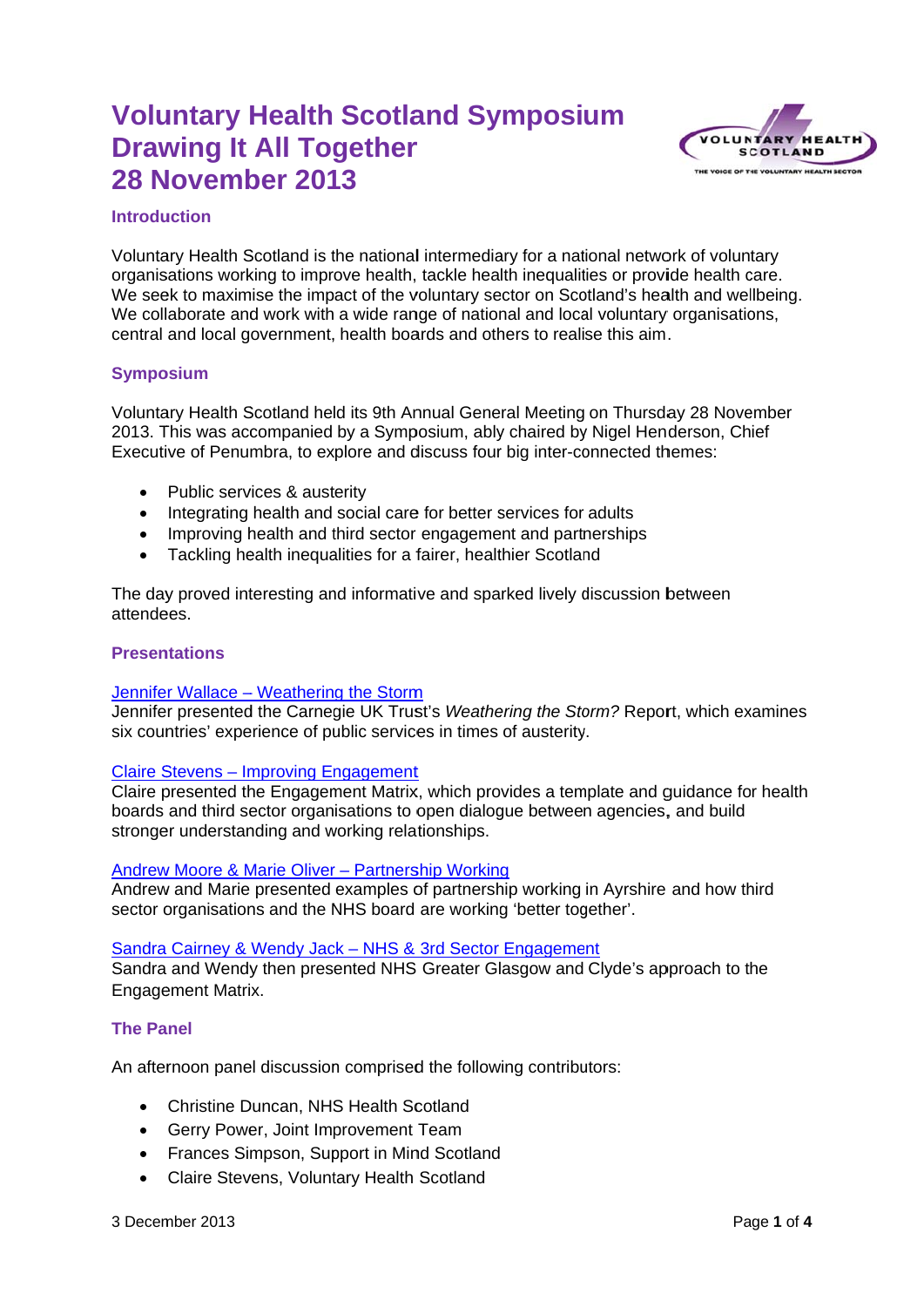

# **Main themes**

A number of themes emerged from the presentations and subsequent discussion.

Shift from rhetoric to reality. Jennifer Wallace highlighted that in terms of rhetoric, the Scottish model for public service reform has a number of aspects of good practice, including:

- a whole systems 'rethinking' approach rather than 'retrenching'
- a world leading outcomes-based approach
- a horizontally ioined-up government
- an asset based approach to communities, and
- a commitment to prevention.

However, this has not necessarily been translated into practice. This could be due to a number of different reasons that are encompassed by the term 'implementation deficit disorder' - this can include examples such as lack of joined-up policy making, power differentials, communication between local and central government, funding, equal partnership.

**Partnership working.** Partnership working was discussed throughout the day, looking firstly at the need for partnership, co-production and collaborative working during public service reform and health and social care integration. Examples of this in practice were seen throughout the day, especially in relation to Ayrshire and Glasgow.

There was particular emphasis on making sure that the third sector is an equal partner in Community Planning.

Culture Change. There was significant discussion around the culture change that is needed to address Scotland's implementation deficit disorder. Arguments centred on movement towards:

- A holistic social model of care incorporating preventative and anticipatory care, rather  $\bullet$ than a medical model of care.
- Choice rather than referrals.
- Outcomes instead of targets.
- An asset-based approach with communities and away from the old 'traditional' high level work.

Policy & Practice. The afternoon panel discussion revisited the above shifts and highlighted the need for both high level policy work at Scottish Government and practice, asset-based work on 'the ground'. The discussion centred on the need for both to influence change and highlighted the need for implementation of evidence into action.

Evidence. There was also significant discussion around the need for credible evidence, presented in a language that is relevant and accessible for policy makers. This raised a number of central questions: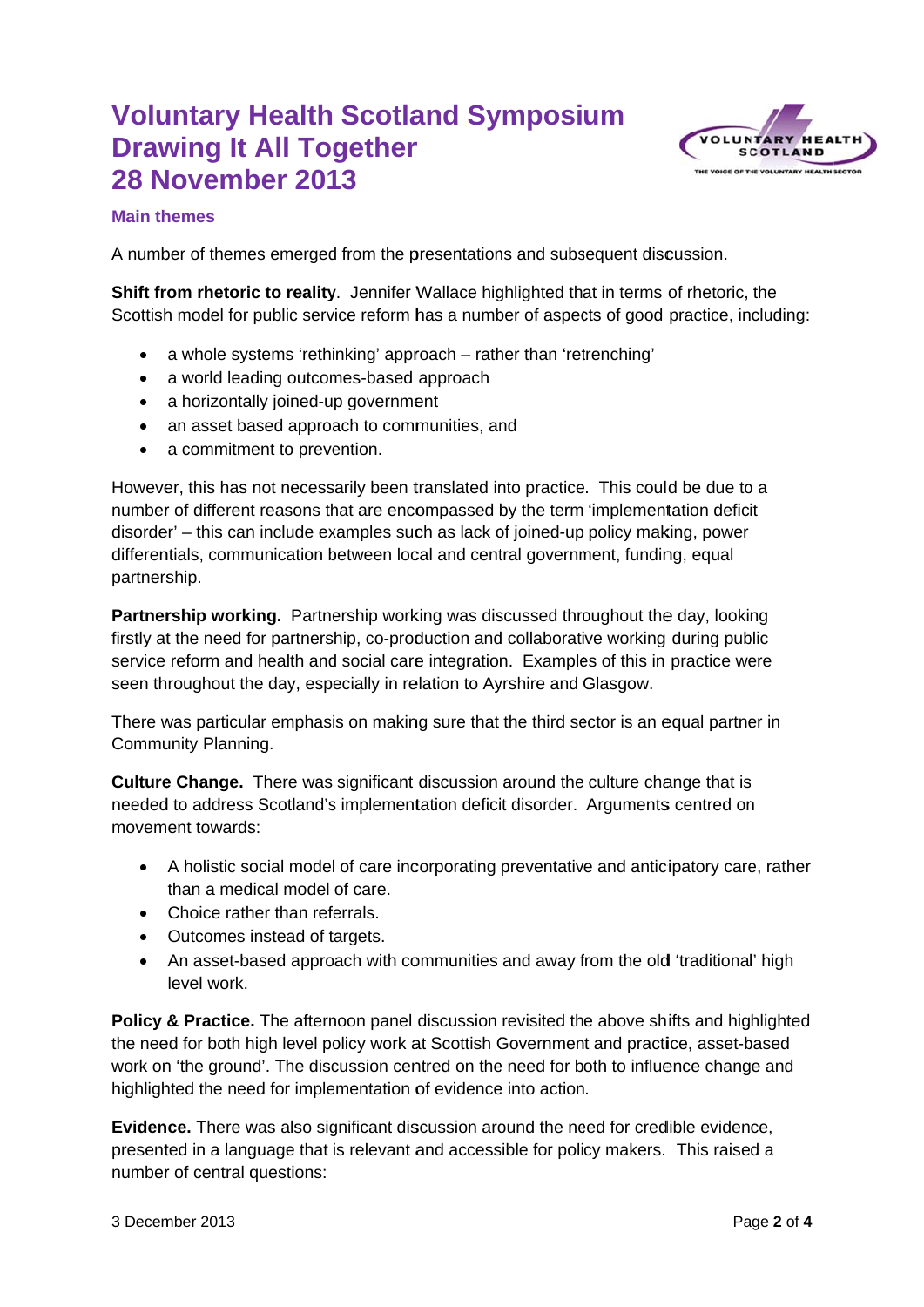

- What evidence is good enough? Is common sense not good enough?
- How do we integrate evidence?
- How can evidence be translated into 'official-speak'?

The discussion also highlighted that third and statutory sectors need to be aligned so they can each see that they are aiming for the same outcomes.

Regulation. There was also discussion around what happens when integration goes wrong? Public bodies have a statutory responsibility, but what of integrated inspections and complaints systems and who regulates third sector providers?

## **Feedback**

Following the Symposium, we asked attendees about what they found useful about the day, what they learned and what new steps they would take. Here are some of the responses:

## What did you find most useful about the day?

"[A] good variety of information from policy and structure down to small projects on the around"

"To be made aware of the matrix and that we could use it with some of the health boards we  $deal with"$ 

"Time out of [my] busy schedule to reflect on the bigger picture"

## What learning will you take away?

"Understanding of the deeper policy issues and the wider sociological issues. It helped me to take my head out of my own organisation and see the bigger picture"

"Thinking about how to promote closer work with Gerry Power and the JIT - a very important  $link"$ 

"A wider understanding of the efforts that are being made to integrate health services but also the gap that still exists between aspiration and the real effect on people's lives in areas of deprivation"

"We must get to grips with the engagement matrix"

## What future action will you take as a result?

"To push for practical action to give meaning to what are very largely still words on a page"

"I will put together some policy key message[s] for our organisation based on the key themes of health inequalities, integration and third sector engagement"

"Read the Engagement Matrix pack and see if it would be a good tool to use with Stirling Council"

3 December 2013